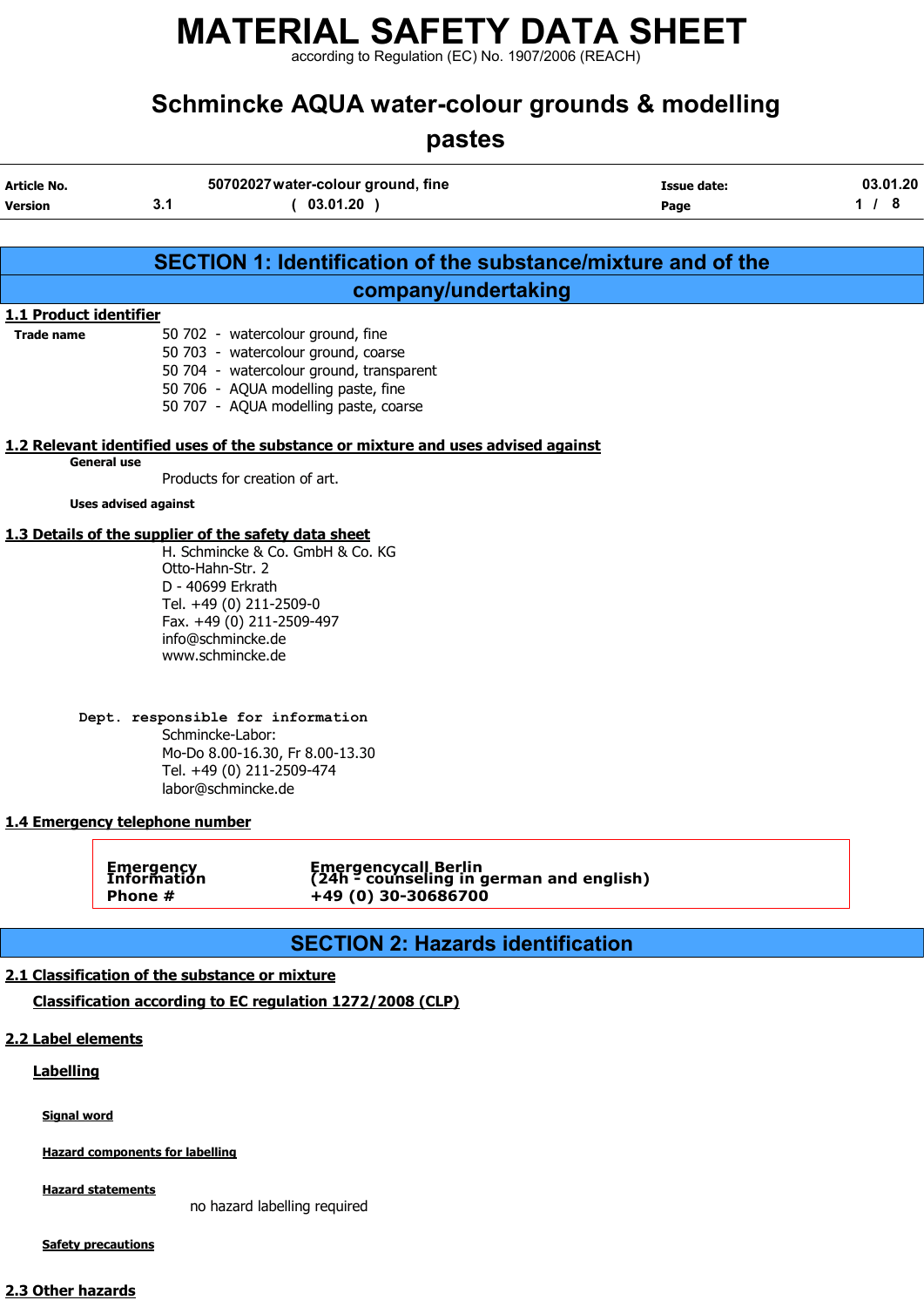according to Regulation (EC) No. 1907/2006 (REACH)

## Schmincke AQUA water-colour grounds & modelling

### pastes

| Article No.    | 50702027 water-colour ground, fine | Issue date: | 03.01.20 |
|----------------|------------------------------------|-------------|----------|
| <b>Version</b> | 03.01.20                           | Page        |          |

### SECTION 3: Composition / information on ingredients

#### 3.1 Substances

Chemical characterisation dispersion of pure acrylate additives extender **Water** CAS-Number EINECS / ELINCS / NLP EU index number Customs tariff number REACH registration No. RTECS-no. Hazchem-Code CI-Number CI-Number

#### 3.2 Mixtures

#### Additional information

#### SECTION 4: First aid measures

#### 4.1 Description of first aid measures

#### General information

No special measures are required.

#### In case of inhalation

If you feel unwell, seek medical advice (show the label where possible). Provide fresh air.

#### In case of skin contact

Remove residues with soap and water.

#### After eye contact

If product gets into the eye, keep eyelid open and rinse immediately with large quantities of water, for at least 10 minutes.

#### After swallowing

If you feel unwell, seek medical advice.

#### 4.2 Most important symptoms and effects, both acute and delayed

#### 4.3 Indication of any immediate medical attention and special treatment needed

### SECTION 5: Firefighting measures

#### 5.1 Extinguishing media

Suitable extinguishing media

Product is non-combustible. Extinguishing materials should therefore be selected according to surroundings.

#### Extinguishing media which must not be used for safety reasons

none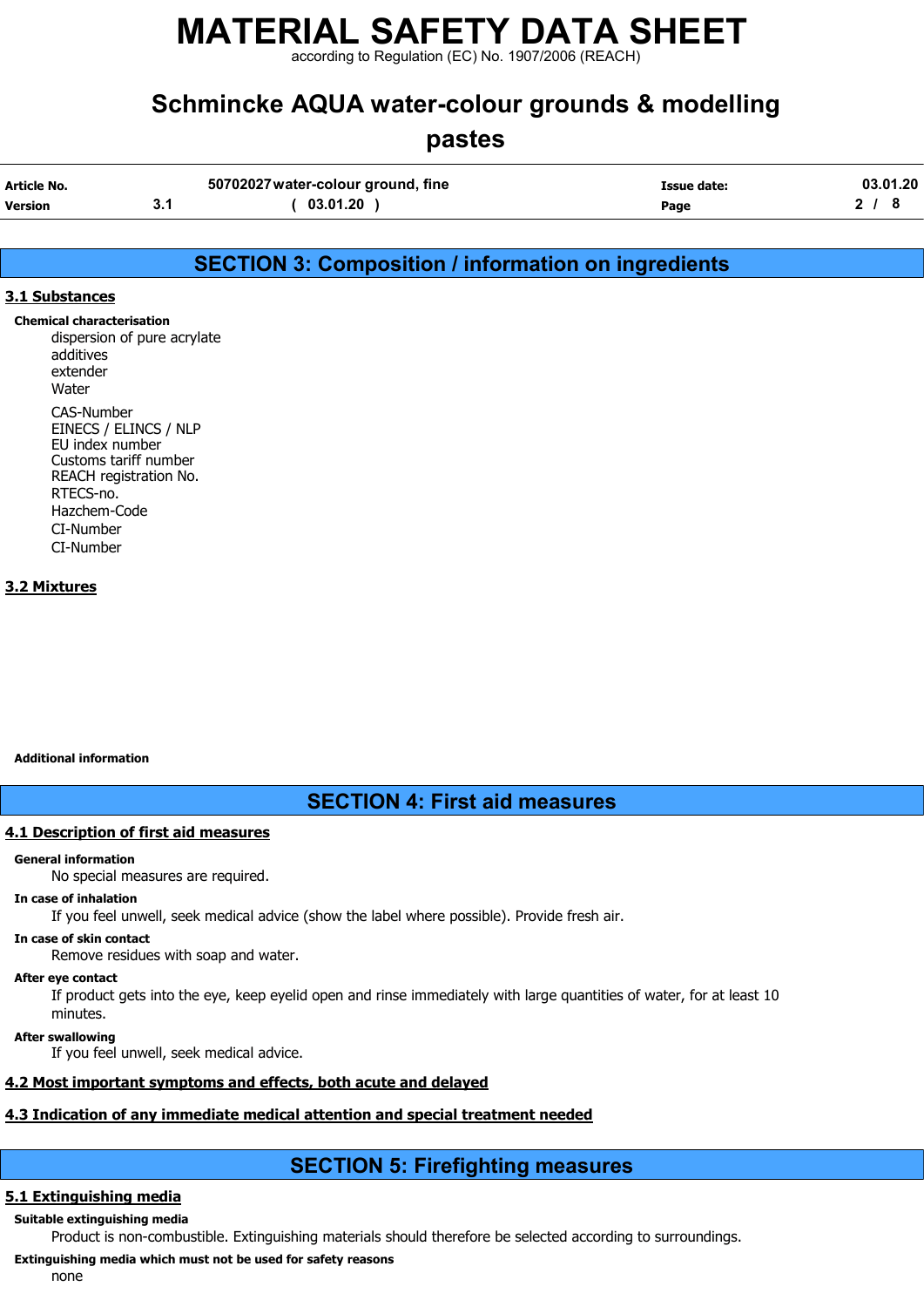according to Regulation (EC) No. 1907/2006 (REACH)

## Schmincke AQUA water-colour grounds & modelling

## pastes

| Article No.    | 50702027 water-colour ground, fine | Issue date: | 03.01.20 |
|----------------|------------------------------------|-------------|----------|
| <b>Version</b> | 03.01.20                           | Page        |          |

#### 5.2 Special hazards arising from the substance or mixture

May form dangerous gases and vapours in case of fire.

#### 5.3 Advice for firefighters

Special protective equipment for firefighters

Wear self-contained breathing apparatus.

Additional information

#### SECTION 6: Accidental release measures

#### 6.1 Personal precautions, protective equipment and emergency procedures

Wear personal protection equipment.

#### 6.2 environmental precautions

Do not allow to enter into ground-water, surface water or drains.

#### 6.3 Methods and material for containment and cleaning up

Methods for cleaning up Take up mechanically.

Additional information

#### 6.4 Reference to other sections

Dispose of waste according to applicable legislation. refer to section 13

#### SECTION 7: Handling and storage

#### 7.1 Precautions for safe handling

#### Advices on safe handling

No special measures are required.

Precautions against fire and explosion No special measures are required.

#### 7.2 Conditions for safe storage, including any incompatibilities

#### Requirements for storerooms and containers

No special measures are necessary.

Hints on joint storage Storage class Further details

#### 7.3 Specific end use(s)

SECTION 8: Exposure controls/personal protection

#### 8.1 Control parameters

#### 8.2 Exposure controls

#### Occupational exposure controls

Respiratory protection

Respiratory protection not required.

#### Hand protection

Observe glove manufacturer's instructions concerning penetrability and breakthrough time.

#### Eye protection

Tightly sealed safety glasses.

#### Body protection

Wear suitable protective clothing.

General protection and hygiene measures<br>When using do not eat, drink or smoke. Wash hands before breaks and after work.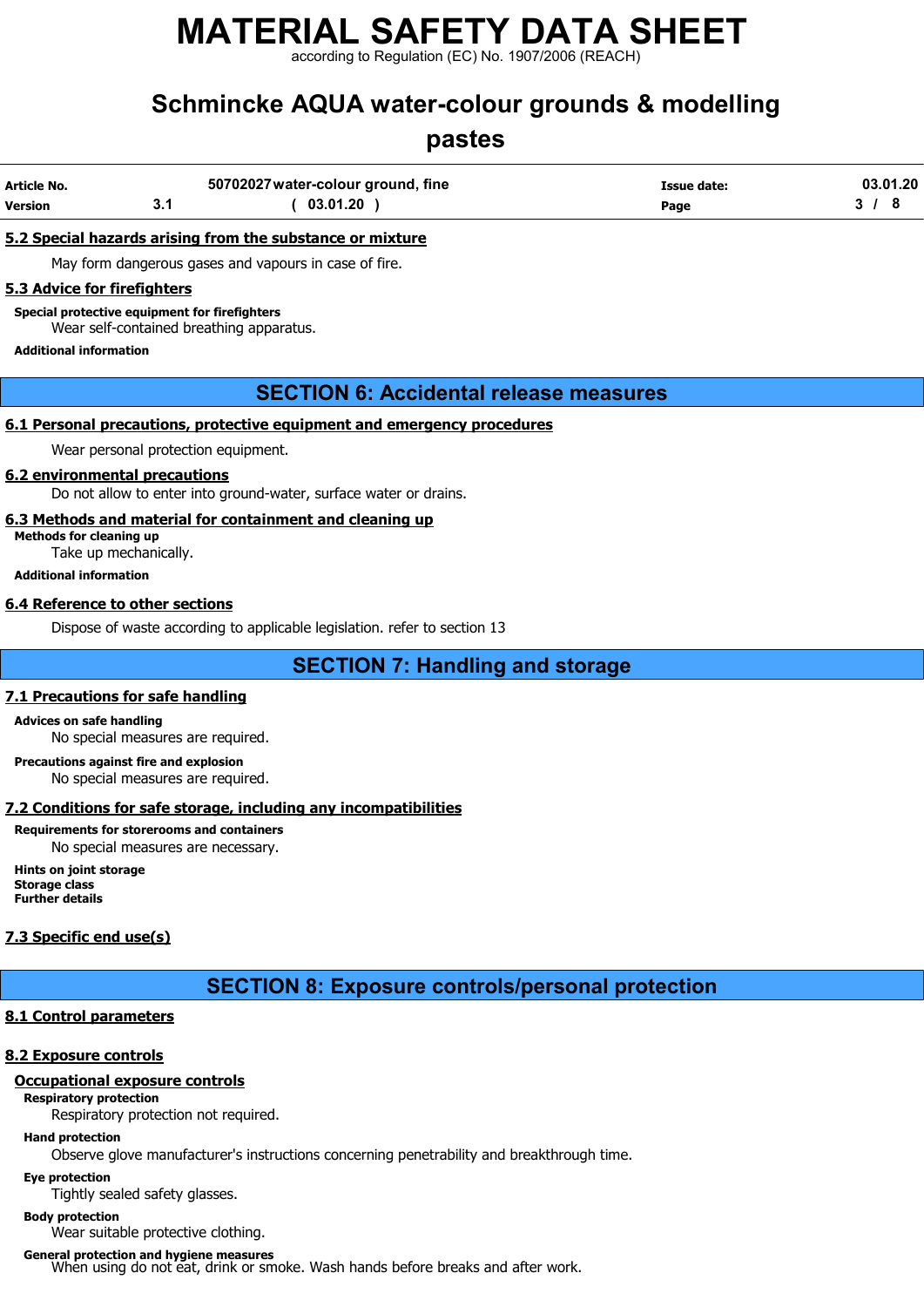according to Regulation (EC) No. 1907/2006 (REACH)

## Schmincke AQUA water-colour grounds & modelling

## pastes

| Article No.<br><b>Version</b>                                                                                                                                                                           | 3.1                                                       | 50702027 water-colour ground, fine<br>(03.01.20)   |                       | Issue date:<br>Page | 03.01.20<br>4/8 |
|---------------------------------------------------------------------------------------------------------------------------------------------------------------------------------------------------------|-----------------------------------------------------------|----------------------------------------------------|-----------------------|---------------------|-----------------|
|                                                                                                                                                                                                         |                                                           | <b>SECTION 9: Physical and chemical properties</b> |                       |                     |                 |
|                                                                                                                                                                                                         | 9.1 information on basic physical and chemical properties |                                                    |                       |                     |                 |
| <b>Form</b><br>Colour<br><b>Odour</b>                                                                                                                                                                   | pasty<br>white<br>weak aromatic                           |                                                    |                       |                     |                 |
| <b>Initial boiling point and</b><br>boiling range<br><b>Melting point/freezing point</b><br>Flash point/flash point range                                                                               |                                                           | min                                                | max                   |                     |                 |
| <b>Flammability</b><br><b>Ignition temperature</b><br><b>Auto-ignition temperature</b><br><b>Explosion limits</b><br><b>Refraction index</b><br><b>PH</b> value<br><b>Viscosity</b><br><b>Viscosity</b> |                                                           | 7,5                                                | 9                     | $20^{\circ}$ C      |                 |
| Vapour pressure<br><b>Density</b>                                                                                                                                                                       | Partition coefficient: n-octanol/water                    |                                                    | $0,75 - 1,35$<br>kg/l | 20 °C               |                 |

Danger of explosion

#### 9.2 Other information

SECTION 10: Stability and reactivity

#### 10.1 Reactivity

#### 10.2 Chemical stability

Product is stable under normal storage conditions.

#### 10.3 Possibility of hazardous reactions

#### 10.4 Conditions to avoid

No data available

#### 10.5 Incompatible materials

10.6 Hazardous decomposition products

SECTION 11: Toxicological information

#### 11.1 Information on toxicological effects

Acute toxicity No data available In case of inhalation No data available After swallowing No data available In case of skin contact No data available After eye contact No data available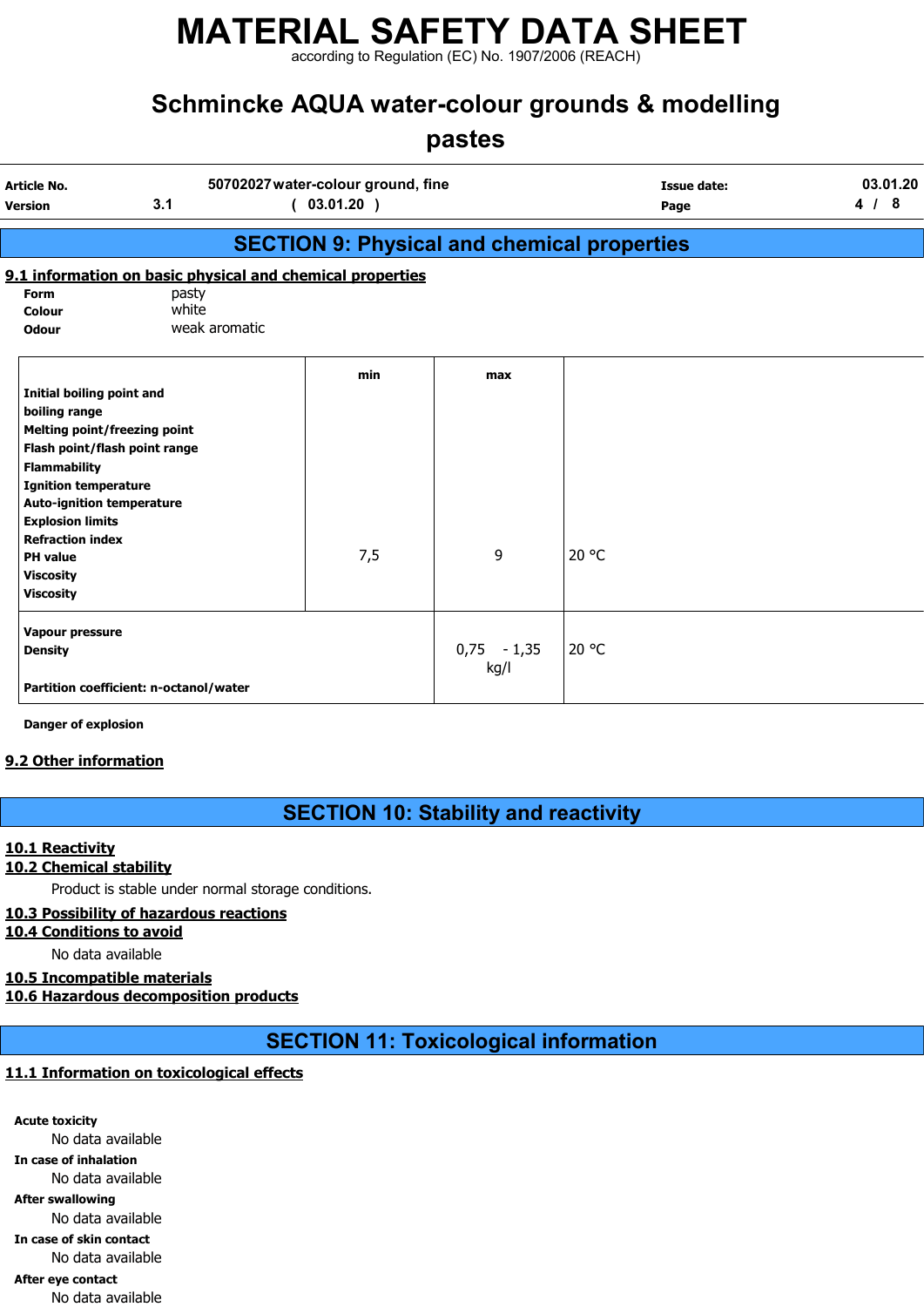according to Regulation (EC) No. 1907/2006 (REACH)

## Schmincke AQUA water-colour grounds & modelling

### pastes

| Article No.    | 50702027 water-colour ground, fine | Issue date: | 03.01.20 |
|----------------|------------------------------------|-------------|----------|
| <b>Version</b> | 03.01.20                           | Page        |          |

#### Practical experience

#### General remarks

## SECTION 12: Ecological information

#### 12.1 Toxicity

Aquatic toxicity No data available Water Hazard Class 1 WGK catalog number General information

#### 12.2 Persistence and degradability

Further details Oxygen demand

#### 12.3 Bioaccumulative potential

Bioconcentration factor (BCF) Partition coefficient: n-octanol/water

12.4 Mobility in soil No data available

#### 12.5 Results of PBT and vPvB assessment

No data available

#### 12.6 Other adverse effects

General information

SECTION 13: Disposal considerations

#### 13.1 Waste treatment methods

#### Product

Waste key number 080 112 waste paint and varnish other than those mentioned in 08 01 11 Recommendation

#### Contaminated packaging

Waste key number

Recommendation

Non-contaminated packages may be recycled. Handle contaminated packages in the same way as the substance itself.

#### Additional information

#### SECTION 14: Transport information

#### 14.1 UN number

#### 14.2 UN proper shipping name

ADR, ADN No dangerous good in sense of these transport regulations. IMDG, IATA

#### 14.3 Transport hazard class(es)

ADR, ADN IMDG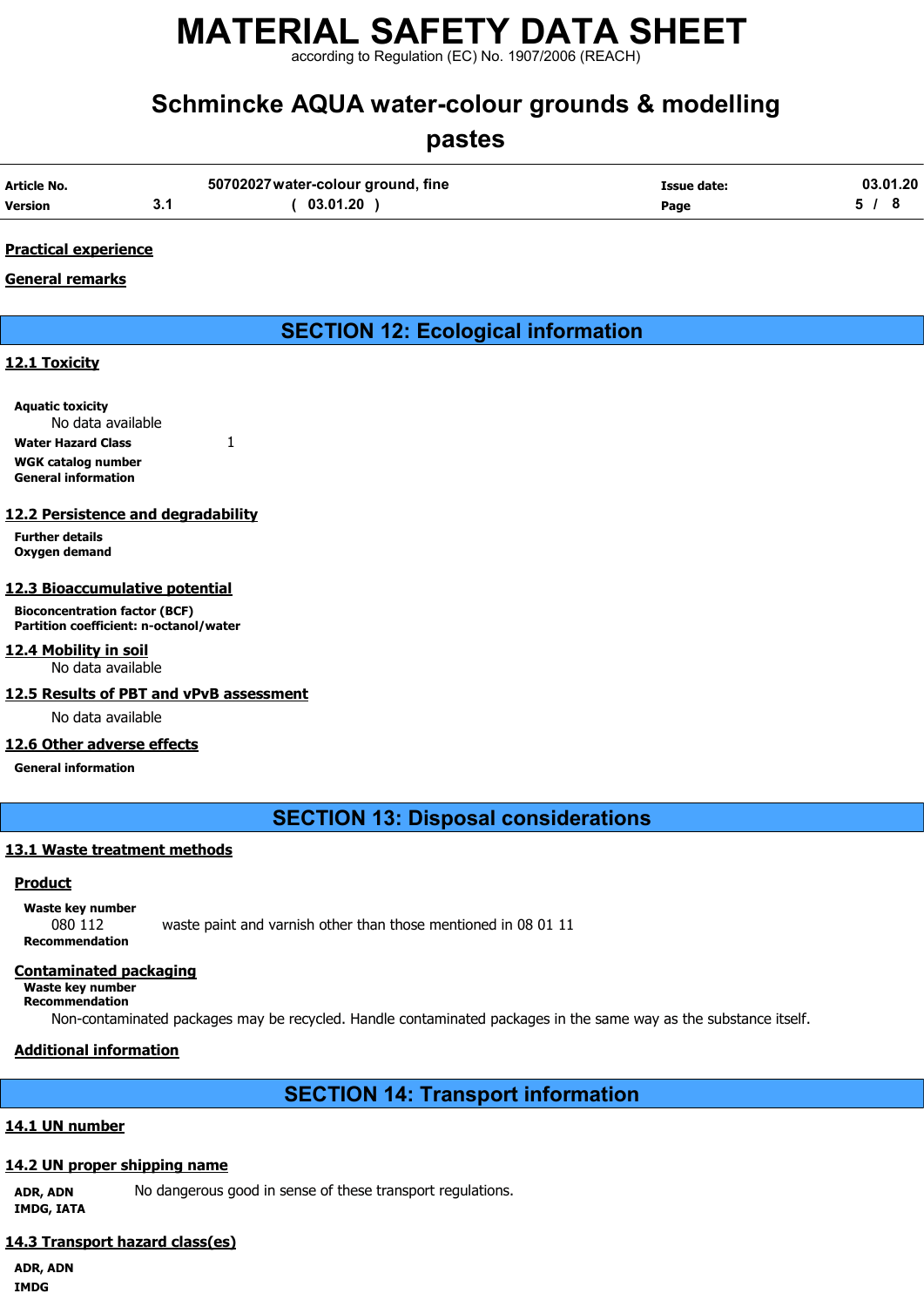according to Regulation (EC) No. 1907/2006 (REACH)

## Schmincke AQUA water-colour grounds & modelling

## pastes

| Article No.          | 50702027 water-colour ground, fine | <b>Issue date:</b> | 03.01.20 |
|----------------------|------------------------------------|--------------------|----------|
| <b>Version</b><br>v. | 03.01.20                           | Page               |          |

IATA

#### 14.4 Packing group

#### 14.5 Environmental hazards

Marine Pollutant - IMDG Marine Pollutant - ADN

#### 14.6 Special precautions for user

#### Land transport (ADR/RID)

Code Kemmler-number Hazard label ADR Limited quantities Contaminated packaging: Instructions Contaminated packaging: Special provisions Special provisions for packing together Portable tanks: Instructions Portable tanks: Special provisions Tank coding Tunnel restriction Remarks EQ Special provisions

#### Inland waterway craft (ADN)

Hazard label Limited quantities Transport permitted Equipment necessary Ventilation Remarks EQ Special provisions

#### Sea transport (IMDG)

EmS Special provisions Limited quantities Contaminated packaging: Instructions Contaminated packaging: Special provisions IBC: Instructions IBC: Provisions Tank instructions IMO Tank instructions UN Tank instructions Special provisions Stowage and segregation Properties and observations Remarks EQ

#### Air transport (IATA-DGR)

Hazard Passenger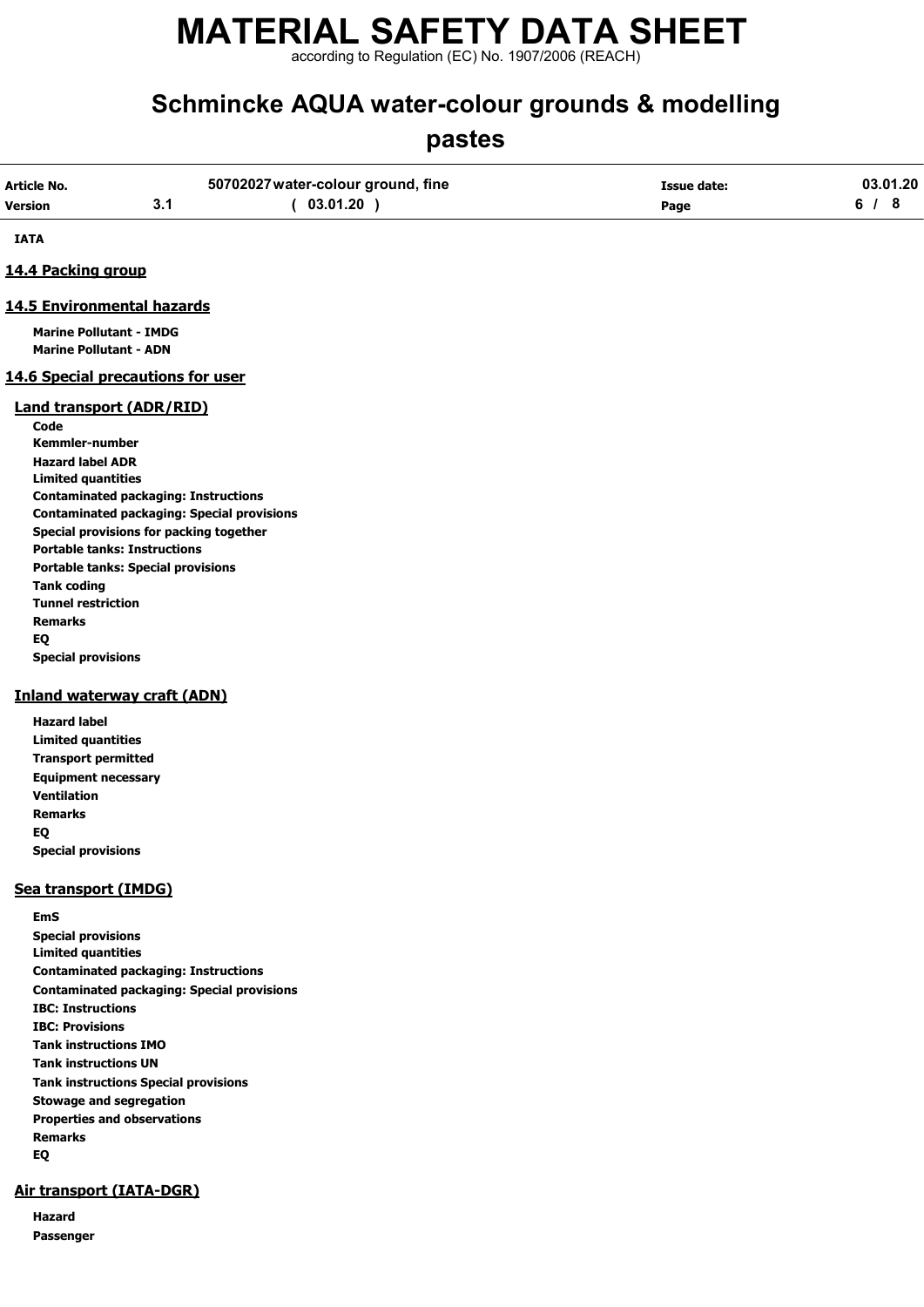according to Regulation (EC) No. 1907/2006 (REACH)

## Schmincke AQUA water-colour grounds & modelling

### pastes

| Article No.    |     | 50702027 water-colour ground, fine | Issue date: | 03.01.20 |
|----------------|-----|------------------------------------|-------------|----------|
| <b>Version</b> | 3.1 | 03.01.20                           | Page        |          |
| Passenger LQ   |     |                                    |             |          |

Cargo ERG Remarks EQ

Special Provisioning

#### 14.7 Transport in bulk according to Annex II of MARPOL 73/78 and the IBC Code

No data available

SECTION 15: Regulatory information

#### Bezeichner in aktueller Sprache fehlt!

#### National regulations

#### **Europe**

Contents of VOC [%] Contents of VOC  $[a/L]$ Further regulations, limitations and legal requirements

#### **Germany**

Storage class Water Hazard Class 1 WGK catalog number Incident regulation Information on working limitations Further regulations, limitations and legal requirements

#### Denmark

Further regulations, limitations and legal requirements

#### Hungary

Further regulations, limitations and legal requirements

#### Great Britain

Further regulations, limitations and legal requirements

#### **Switzerland**

Contents of VOC [%] Further regulations, limitations and legal requirements

#### USA

Further regulations, limitations and legal requirements Federal Regulations State Regulations Signal Word Principal Hazards Hazardous Ingredients

Hazard Statement Precaution Statement First aid Statements Children´s Statement Keep out of reach of children. For professional use only. Required Statements